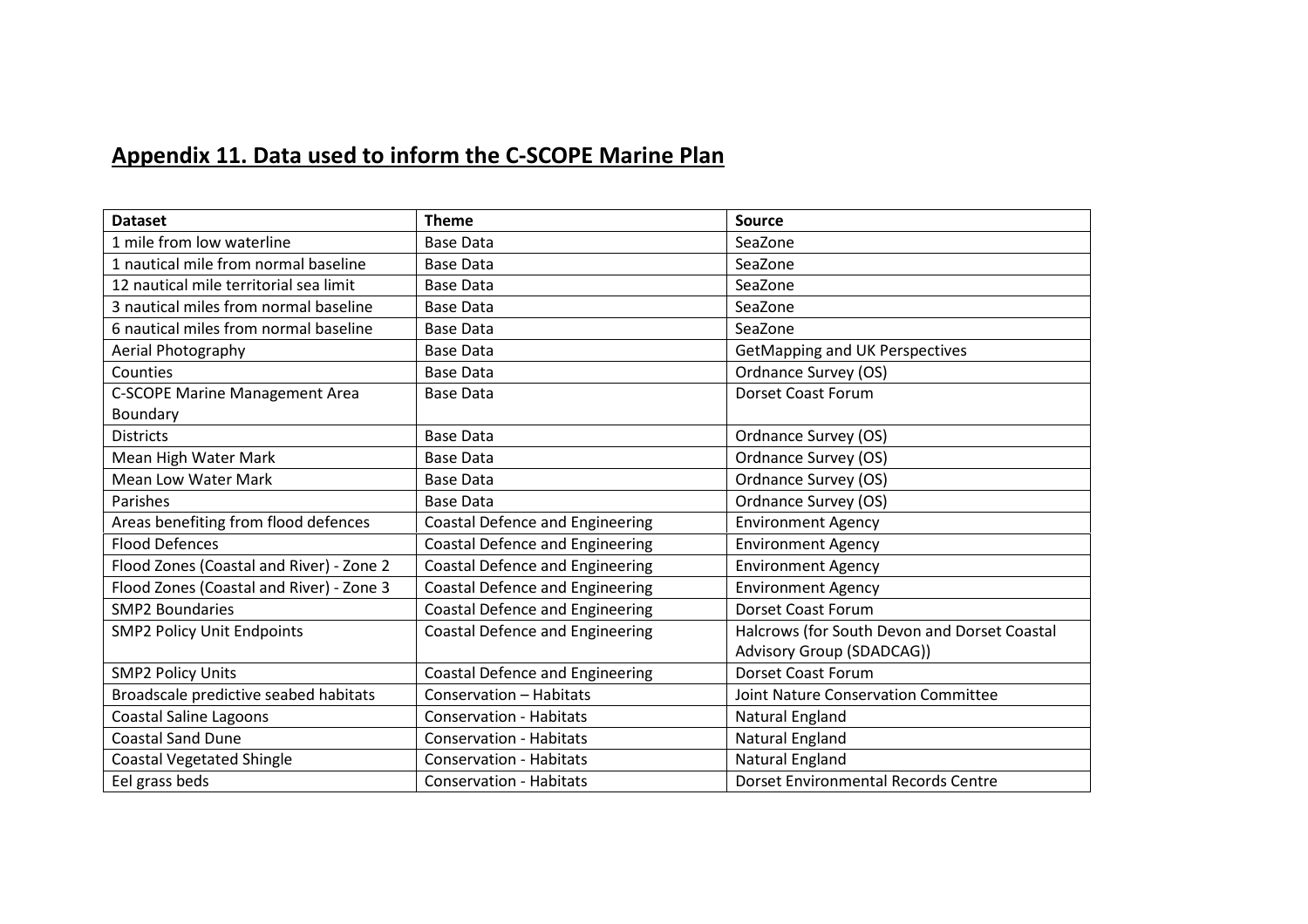| <b>Intertidal Biotopes</b>                   | <b>Conservation - Habitats</b>        | Dorset Wildlife Trust                      |
|----------------------------------------------|---------------------------------------|--------------------------------------------|
| Marine Habitat Action Plan Habitats          | <b>Conservation - Habitats</b>        | Dorset Environmental Records Centre        |
| Maritime Cliffs and Slopes                   | <b>Conservation - Habitats</b>        | Natural England                            |
| Mudflat                                      | <b>Conservation - Habitats</b>        | <b>Natural England</b>                     |
| <b>Potential Annex I Reef Habitat</b>        | <b>Conservation - Habitats</b>        | <b>Joint Nature Conservation Committee</b> |
| <b>Potential Annex I Sandbanks</b>           | <b>Conservation - Habitats</b>        | Joint Nature Conservation Committee        |
| <b>Reedbeds</b>                              | <b>Conservation - Habitats</b>        | Natural England                            |
| <b>Geological Conservation Review (GCR)</b>  | <b>Conservation - Protected Sites</b> | Joint Nature Conservation Committee (JNCC) |
| sites                                        |                                       |                                            |
| Lagoon Sandworm and Eelgrass Protected       | <b>Conservation - Protected Sites</b> | <b>Portland Harbour Authority</b>          |
| Area                                         |                                       |                                            |
| Local Nature Reserves (LNR)                  | <b>Conservation - Protected Sites</b> | Natural England                            |
| Lyme Bay and Torbay cSAC (Candidate          | <b>Conservation - Protected Sites</b> | Natural England                            |
| Marine Special Areas of Conservation)        |                                       |                                            |
| Marine Conservation Zone Reference           | <b>Conservation - Protected Sites</b> | <b>Finding Sanctuary</b>                   |
| Areas                                        |                                       |                                            |
| National Nature Reserves (NNR)               | <b>Conservation - Protected Sites</b> | Natural England                            |
| Protected Area for Overwintering Birds       | <b>Conservation - Protected Sites</b> | <b>Portland Harbour Authority</b>          |
| <b>Purbeck Voluntary Marine Wildlife</b>     | <b>Conservation - Protected Sites</b> | Dorset Wildlife Trust                      |
| Reserve                                      |                                       |                                            |
| Ramsar sites                                 | <b>Conservation - Protected Sites</b> | <b>Natural England</b>                     |
| <b>Recommended Marine Conservation</b>       | <b>Conservation - Protected Sites</b> | <b>Finding Sanctuary</b>                   |
| Zones                                        |                                       |                                            |
| <b>Regionally Important Geological Sites</b> | <b>Conservation - Protected Sites</b> | Dorset's Important Geological Sites Group  |
| (RIGS)                                       |                                       |                                            |
| Site of Special Scientific Interest (SSSI)   | <b>Conservation - Protected Sites</b> | <b>Natural England</b>                     |
| Sites nominated as European Important        | <b>Conservation - Protected Sites</b> | Plantlife                                  |
| Plant Areas for marine algae                 |                                       |                                            |
| Sites nominated as IPAs for marine algae     | <b>Conservation - Protected Sites</b> | Plantlife                                  |
| in the UK                                    |                                       |                                            |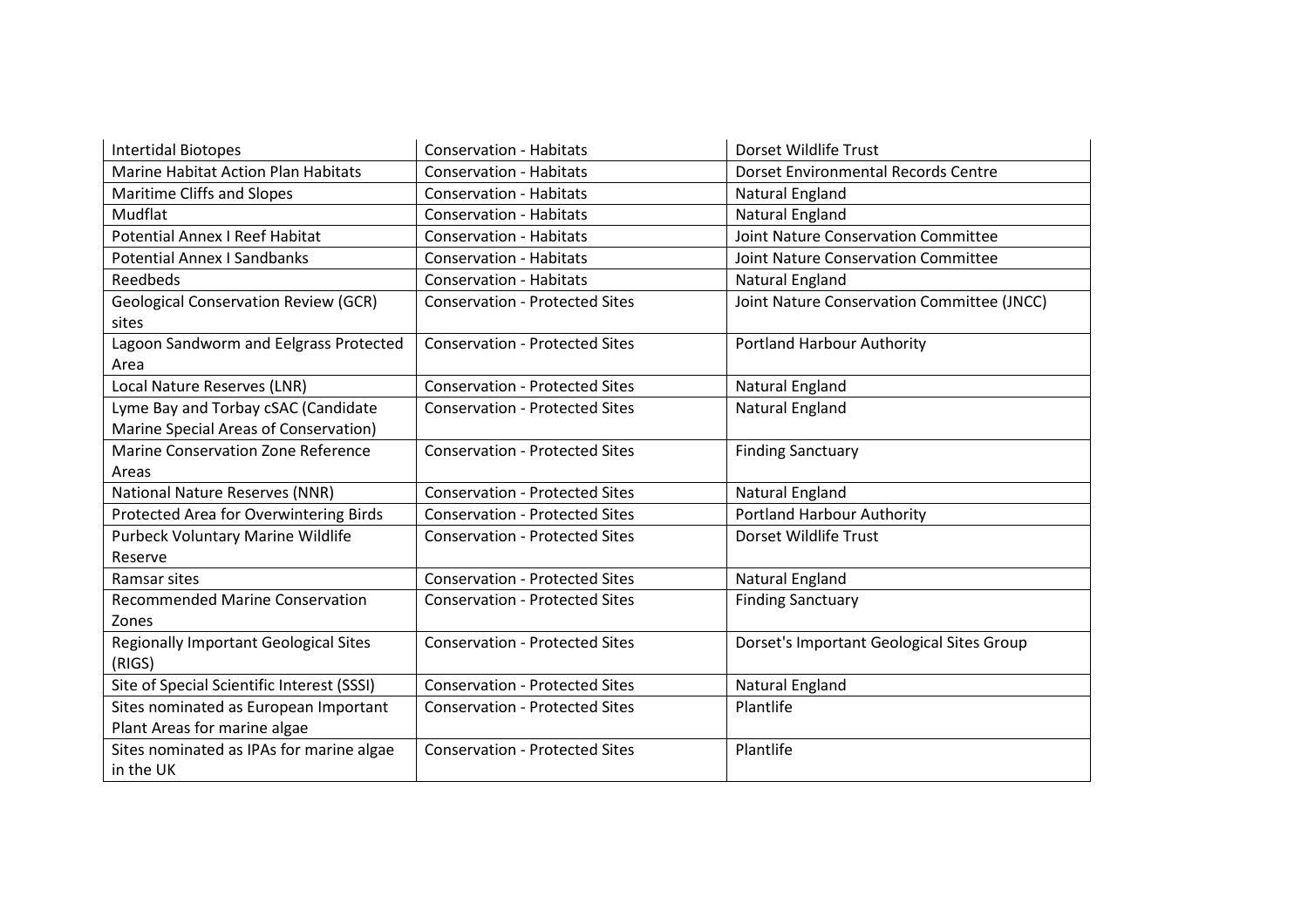| Special Areas of Conservation (SAC)       | <b>Conservation - Protected Sites</b> | Natural England                                |
|-------------------------------------------|---------------------------------------|------------------------------------------------|
| <b>Special Protection Area (SPA)</b>      | <b>Conservation - Protected Sites</b> | Natural England                                |
| Studland to Portland dSAC (Draft Marine   | <b>Conservation - Protected Sites</b> | Natural England                                |
| Special Areas of Conservation)            |                                       |                                                |
| World Heritage Sites                      | <b>Conservation - Protected Sites</b> | English Heritage                               |
| Coastal Birds - Breeding sites            | <b>Conservation - Species</b>         | <b>Dorset Environmental Records Centre</b>     |
| Coastal Birds - Wintering sites           | <b>Conservation - Species</b>         | Dorset Environmental Records Centre            |
| <b>Common Marine Species</b>              | <b>Conservation - Species</b>         | <b>Dorset Environmental Records Centre</b>     |
| EU Protected Marine Species - Bern        | <b>Conservation - Species</b>         | <b>Dorset Environmental Records Centre</b>     |
| Convention                                |                                       |                                                |
| <b>Important Bird Areas</b>               | <b>Conservation - Species</b>         | <b>RSPB</b>                                    |
| Invasive marine species                   | <b>Conservation - Species</b>         | Dorset Environmental Records Centre            |
| <b>Marine BAP Species</b>                 | <b>Conservation - Species</b>         | <b>Dorset Environmental Records Centre</b>     |
| <b>Marine Mammals Hotspots</b>            | <b>Conservation - Species</b>         | Dorset Environmental Records Centre            |
| Nationally rare and scarce marine species | <b>Conservation - Species</b>         | Dorset Environmental Records Centre            |
| Potential Climate Change Marine Species   | <b>Conservation - Species</b>         | <b>Dorset Environmental Records Centre</b>     |
| <b>Seabird Nesting Counts</b>             | <b>Conservation - Species</b>         | <b>Joint Nature Conservation Committee</b>     |
| Wildlife & Countryside Act - Marine       | <b>Conservation - Species</b>         | Dorset Environmental Records Centre            |
| <b>Species</b>                            |                                       |                                                |
| Archaeological Potential                  | Culture                               | English Heritage / Dorset Coast Forum / Dorset |
|                                           |                                       | <b>County Council</b>                          |
| <b>Conservation Areas</b>                 | Culture                               | <b>District Councils</b>                       |
| <b>Historic Parks and Gardens</b>         | Culture                               | English Heritage                               |
| <b>Listed Buildings - Points</b>          | Culture                               | English Heritage                               |
| Listed Buildings - Polygons               | Culture                               | English Heritage                               |
| Maritime archaeological sites             | Culture                               | <b>Dorset County Council</b>                   |
| <b>Protected Wreck Sites</b>              | Culture                               | English Heritage                               |
| <b>Scheduled Monuments</b>                | Culture                               | English Heritage                               |
| Wrecks                                    | Culture                               | SeaZone                                        |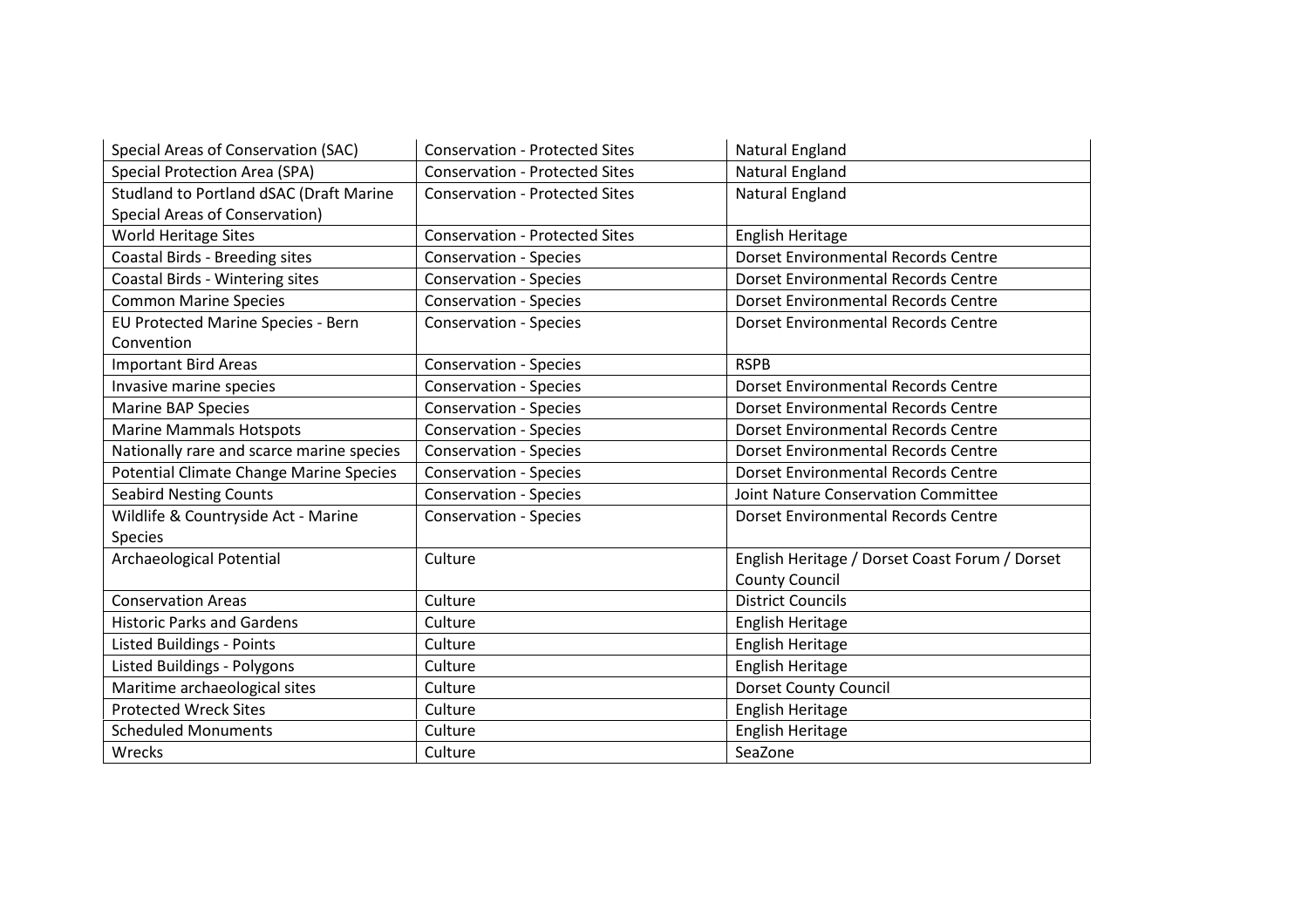| Dredging disposal areas                      | Dredging and dredged material disposal | <b>CEFAS</b>                   |
|----------------------------------------------|----------------------------------------|--------------------------------|
| Maintenance dredging                         | Dredging and dredged material disposal | SeaZone                        |
| All Vessels                                  | <b>Fisheries</b>                       | <b>Finding Sanctuary</b>       |
| All Vessels Under 10 metres                  | <b>Fisheries</b>                       | <b>Finding Sanctuary</b>       |
| All Vessels Under 12 metres                  | <b>Fisheries</b>                       | <b>Finding Sanctuary</b>       |
| All Vessels Under 15 metres                  | <b>Fisheries</b>                       | <b>Finding Sanctuary</b>       |
| Aquaculture opportunity areas                | <b>Fisheries</b>                       | <b>Dorset Coast Forum</b>      |
| <b>Bass Line Fishing</b>                     | <b>Fisheries</b>                       | <b>Finding Sanctuary</b>       |
| <b>Bass Net Fishing</b>                      | <b>Fisheries</b>                       | <b>Finding Sanctuary</b>       |
| <b>Bass Nurseries</b>                        | <b>Fisheries</b>                       | Dorset Coast Forum             |
| <b>Classified Bivalve Mollusc Harvesting</b> | <b>Fisheries</b>                       | <b>CEFAS</b>                   |
| Areas                                        |                                        |                                |
| <b>Crab Potting</b>                          | <b>Fisheries</b>                       | <b>Finding Sanctuary</b>       |
| <b>Cuttlefish Potting</b>                    | <b>Fisheries</b>                       | <b>Finding Sanctuary</b>       |
| <b>Designated Shellfish Waters</b>           | <b>Fisheries</b>                       | Dorset Coast Forum             |
| Fish processors and wholesalers              | <b>Fisheries</b>                       | <b>Dorset Coast Forum</b>      |
| Fishing effort by vessel type                | <b>Fisheries</b>                       | <b>Marine Fisheries Agency</b> |
| Fishing fleets (bases)                       | <b>Fisheries</b>                       | <b>Dorset Coast Forum</b>      |
| Fishing Restrictions - The Fleet             | <b>Fisheries</b>                       | Dorset Coast Forum             |
| <b>ICES Fishing Areas</b>                    | <b>Fisheries</b>                       | <b>ICES</b>                    |
| <b>Lobster Potting</b>                       | <b>Fisheries</b>                       | <b>Finding Sanctuary</b>       |
| <b>Mullet Netting</b>                        | <b>Fisheries</b>                       | <b>Finding Sanctuary</b>       |
| <b>Mussel Reefs</b>                          | <b>Fisheries</b>                       | Colin Smith, Fish Farms        |
| <b>Plaice Netting</b>                        | <b>Fisheries</b>                       | <b>Finding Sanctuary</b>       |
| <b>Portland Harbour Fishing Restrictions</b> | <b>Fisheries</b>                       | <b>Portland Port</b>           |
| <b>Several Orders</b>                        | <b>Fisheries</b>                       | Portland Gas Ltd               |
| Shellfish farms                              | <b>Fisheries</b>                       | Various                        |
| Shellfish fisheries                          | Fisheries                              | Portland Gas Ltd               |
| Skate and Ray Netting                        | <b>Fisheries</b>                       | <b>Finding Sanctuary</b>       |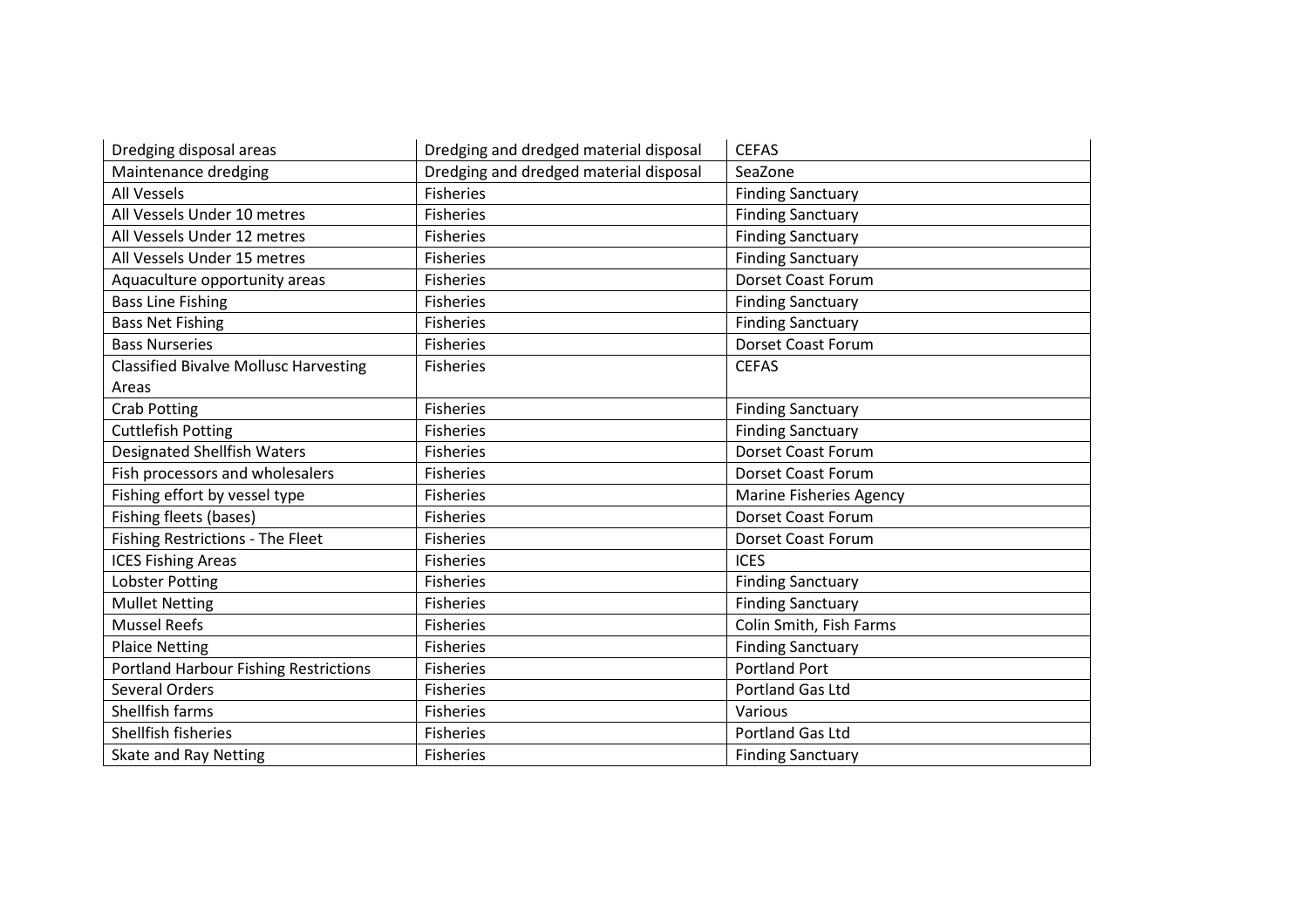| Sole Netting                                | <b>Fisheries</b> | <b>Finding Sanctuary</b>           |
|---------------------------------------------|------------------|------------------------------------|
| Sole Trawling                               | <b>Fisheries</b> | <b>Finding Sanctuary</b>           |
| Southern Inshore Fisheries and              | <b>Fisheries</b> | <b>Dorset Coast Forum</b>          |
| Conservation Authrotiy (SIFCA) Bylaws       |                  |                                    |
| Information                                 |                  |                                    |
| <b>Spider Crab Potting</b>                  | Fisheries        | <b>Finding Sanctuary</b>           |
| <b>Whelk Potting</b>                        | Fisheries        | <b>Finding Sanctuary</b>           |
| Areas of Geological Interest                | Geophysical      | <b>Dorset Coast Forum</b>          |
| Coastline Geology, Geomorphology and        | Geophysical      | <b>European Environment Agency</b> |
| <b>Erosion Trend</b>                        |                  |                                    |
| Depth Areas                                 | Geophysical      | SeaZone                            |
| Depth Contours                              | Geophysical      | SeaZone                            |
| Sea temperature                             | Geophysical      | <b>Dorset Coast Forum</b>          |
| Seabed bedrock geology                      | Geophysical      | SeaZone (BGS source)               |
| Seabed Morphology                           | Geophysical      | Dorset Wildlife Trust              |
| Seasonal Water Column Features -            | Geophysical      | JNCC - UKSeaMap                    |
| autumn                                      |                  |                                    |
| Seasonal Water Column Features - spring     | Geophysical      | JNCC - UKSeaMap                    |
| Seasonal Water Column Features -            | Geophysical      | JNCC - UKSeaMap                    |
| summer                                      |                  |                                    |
| Seasonal Water Column Features - winter     | Geophysical      | JNCC - UKSeaMap                    |
| Sediment Type                               | Geophysical      | SeaZone (BGS source)               |
| <b>Wave Buoys</b>                           | Geophysical      | <b>Dorset Coast Forum</b>          |
| <b>Wave Buoys and Tide Gauges</b>           | Geophysical      | <b>Dorset Coast Forum</b>          |
| Cable Areas                                 | Infrastructure   | SeaZone                            |
| Pipelines                                   | Infrastructure   | SeaZone                            |
| Portland Gas Pipeline - 500m no anchor      | Infrastructure   | Portland Gas Ltd                   |
| zone                                        |                  |                                    |
| Portland Gas Pipeline - Limits of Deviation | Infrastructure   | Portland Gas Ltd                   |
| Portland Gas Pipeline - Planned Route       | Infrastructure   | Portland Gas Ltd                   |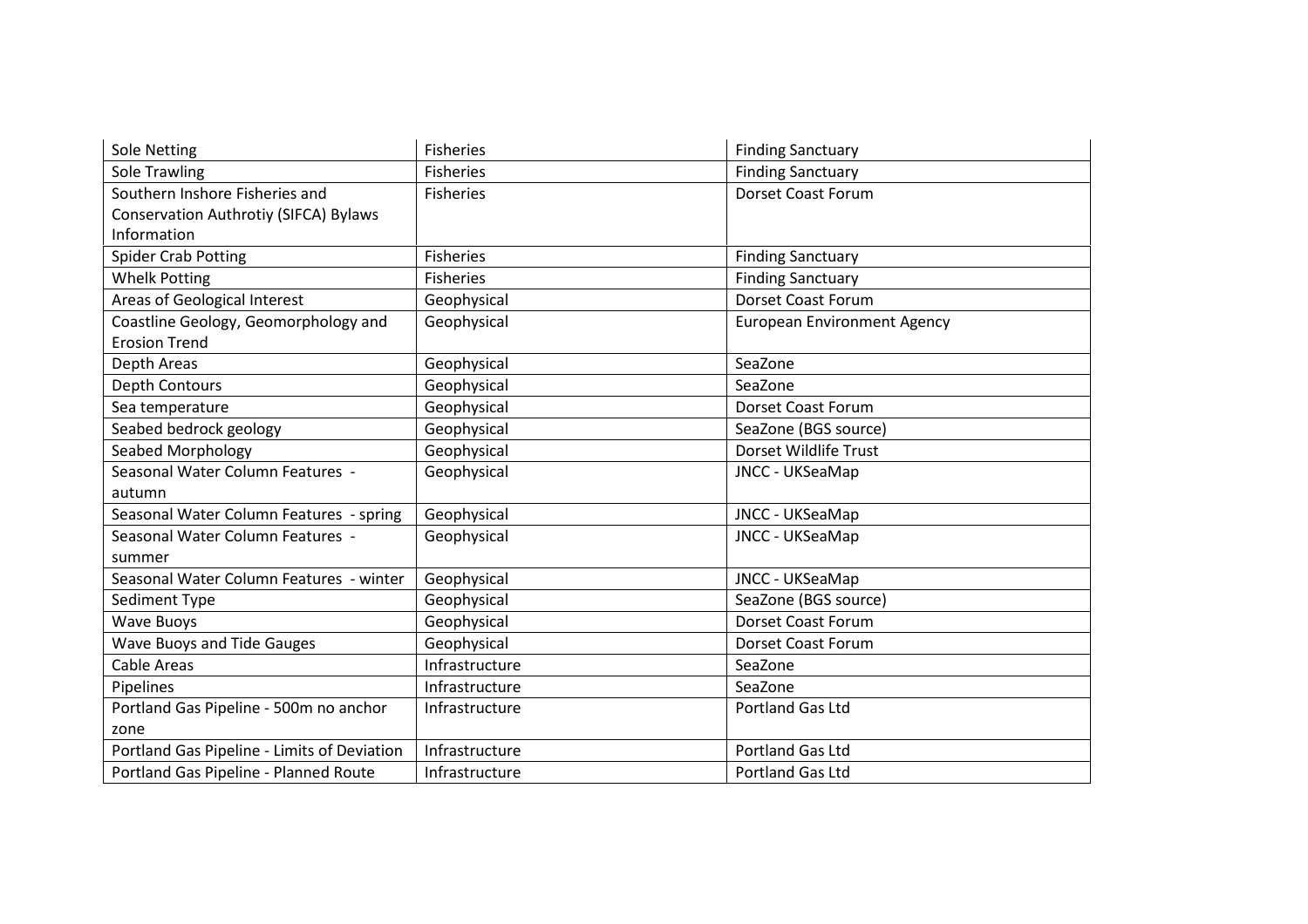| Sea water intakes                         | Infrastructure             | <b>Dorset Coast Forum</b>                              |
|-------------------------------------------|----------------------------|--------------------------------------------------------|
| Submarine Cables - Other                  | Infrastructure             | SeaZone                                                |
| <b>Coastal Land Use</b>                   | Land Use                   | EROCIPS project (Emergency Response to coastal         |
|                                           |                            | Oil Chemical and Inert pollution from Shipping)        |
| <b>Character Areas</b>                    | Landscape                  | Natural England                                        |
| <b>Coastal and Marine Character Areas</b> | Landscape                  | LDA Design for Dorset Coast Forum                      |
| Dorset Area of Outstanding Natural        | Landscape                  | Natural England                                        |
| Beauty (AONB)                             |                            |                                                        |
| <b>Heritage Coasts</b>                    | Landscape                  | Natural England                                        |
| Landscape Character Areas                 | Landscape                  | <b>Dorset County Council</b>                           |
| <b>Marine Natural Areas</b>               | Landscape                  | Natural England                                        |
| <b>Natural Areas</b>                      | Landscape                  | Natural England                                        |
| <b>Remote and Tranquil Areas</b>          | Landscape                  | Dorset AONB & Dorset Coast Forum                       |
| Diffusers (Sewage)                        | Marine Inputs              | SeaZone                                                |
| <b>EU Listed Bathing Waters</b>           | Marine Inputs              | <b>European Environment Agency</b>                     |
| Nitrate Vulnerable Zones                  | Marine Inputs              | <b>DEFRA</b>                                           |
| <b>Riverine Inputs</b>                    | Marine Inputs              | <b>Dorset Coast Forum</b>                              |
| <b>Rivers</b>                             | Marine Inputs              | <b>Ordnance Survey</b>                                 |
| <b>Sewage Treatment Works</b>             | Marine Inputs              | <b>Environment Agency</b>                              |
| <b>Winfrith Outfalls</b>                  | Marine Inputs              | OS maps / SeaZone charts                               |
| Army Firing Ranges (land and sea)         | <b>Military Activities</b> | Dorset County Council and Dorset Coast Forum           |
| <b>Military Establishments</b>            | <b>Military Activities</b> | <b>Dorset Coast Forum</b>                              |
| Military Practice Areas (sea)             | <b>Military Activities</b> | SeaZone                                                |
| <b>Military Training Areas (land)</b>     | <b>Military Activities</b> | <b>Dorset Coast Forum</b>                              |
| Offshore testing ranges                   | <b>Military Activities</b> | SeaZone / Dorset Coast Forum                           |
| Submarine exercise areas                  | <b>Military Activities</b> | SeaZone                                                |
| <b>Dredger Transit Routes</b>             | <b>Mineral Extraction</b>  | <b>British Marine Aggregates Producers Association</b> |
| Oil and Gas Wells drilled (Offshore)      | Oil and Gas                | Oil & Gas UK DEAL                                      |
| Oil installations on land                 | Oil and Gas                | <b>Dorset Coast Forum</b>                              |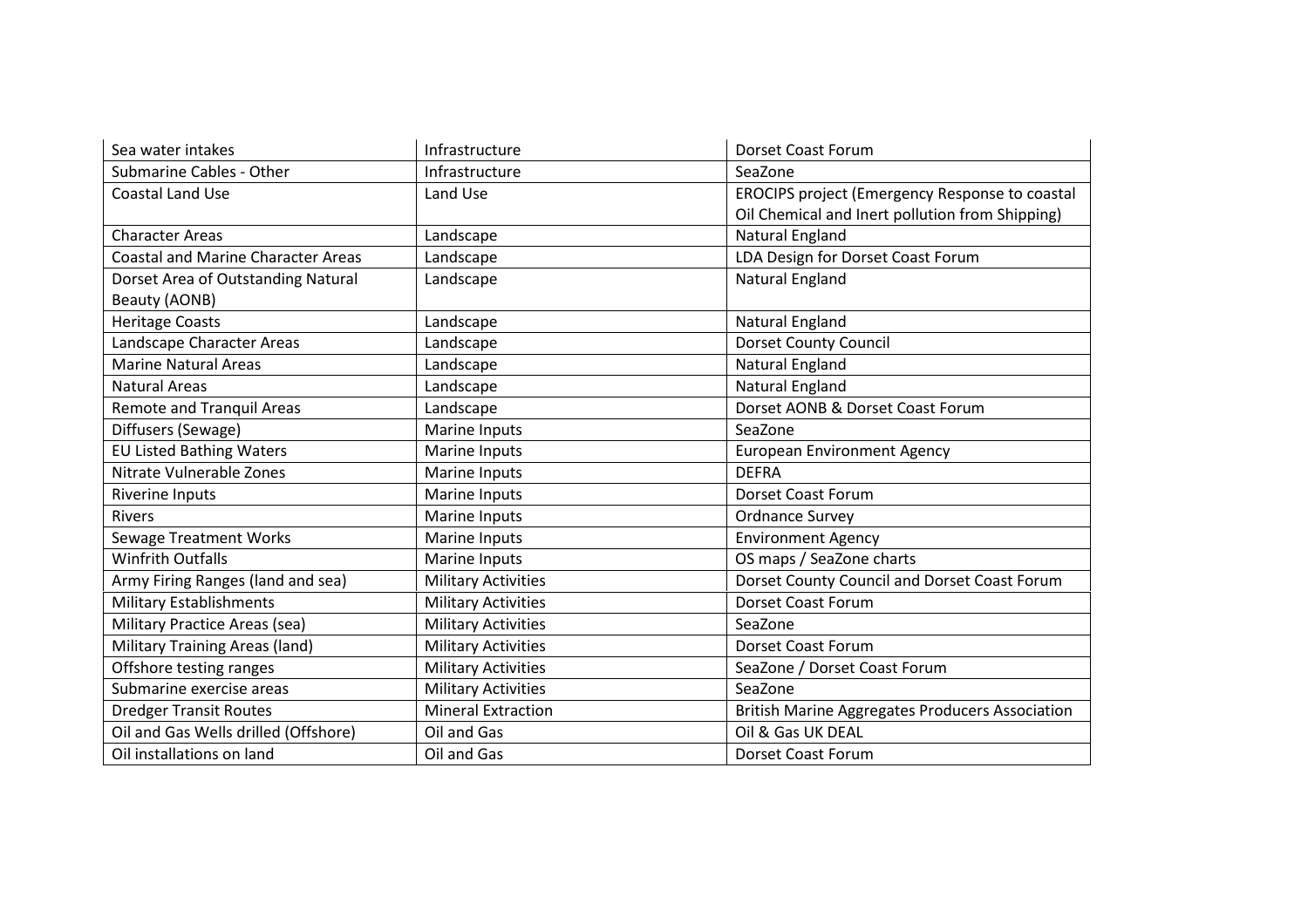| On-shore hydrocarbon fields                     | Oil and Gas           | Department of Energy and Climate Change.     |
|-------------------------------------------------|-----------------------|----------------------------------------------|
| Portland Harbour MSP - All Policies             | Policies              | <b>Portland Harbour Authority</b>            |
| <b>Electricity Network - Overhead Lines</b>     | Renewable Energy      | <b>National Grid</b>                         |
| <b>Electricity Network - Substation Site</b>    | Renewable Energy      | <b>National Grid</b>                         |
| Localised strong current areas                  | Renewable Energy      | <b>Dorset Coast Forum</b>                    |
| <b>Marine Wind Power Resource</b>               | Renewable Energy      | Department for Business, Enterprise &        |
|                                                 |                       | Regulatory Reform                            |
| Offshore Wind Potential Development             | Renewable Energy      | Produced by Royal Haskoning for The Dorset   |
| Areas                                           |                       | Coast Forum                                  |
| Quarter Scale Wave Potential                    | Renewable Energy      | Produced by Royal Haskoning for The Dorset   |
| <b>Development Areas</b>                        |                       | Coast Forum                                  |
| Round 3 Windfarm zones                          | Renewable Energy      | The Crown Estate                             |
| <b>Tidal Energy Resource</b>                    | Renewable Energy      | Department for Business, Enterprise &        |
|                                                 |                       | Regulatory Reform                            |
| <b>Tidal Stream Potential Development Areas</b> | Renewable Energy      | Produced by Royal Haskoning for The Dorset   |
|                                                 |                       | Coast Forum                                  |
| <b>Wave Power Resource</b>                      | Renewable Energy      | Department for Business, Enterprise &        |
|                                                 |                       | Regulatory Reform                            |
| West Isle of Wight Proposed Development         | Renewable Energy      | Eneco                                        |
| Project                                         |                       |                                              |
| All Ship Routes                                 | Shipping & Navigation | http://www.shipais.com                       |
| <b>Anchor Berths</b>                            | Shipping & Navigation | SeaZone                                      |
| Anchorages                                      | Shipping & Navigation | SeaZone                                      |
| Bad weather refuge anchorages                   | Shipping & Navigation | SeaZone                                      |
| <b>Beacons</b>                                  | Shipping & Navigation | SeaZone                                      |
| <b>Berths</b>                                   | Shipping & Navigation | SeaZone                                      |
| <b>Bunkering (Refuelling locations)</b>         | Shipping & Navigation | Portland Harbour Authority Limited / Seazone |
| <b>Buoys</b>                                    | Shipping & Navigation | SeaZone                                      |
| Cargo Ship Routes                               | Shipping & Navigation | http://www.shipais.com                       |
| <b>Dive Vessel Routes</b>                       | Shipping & Navigation | http://www.shipais.com                       |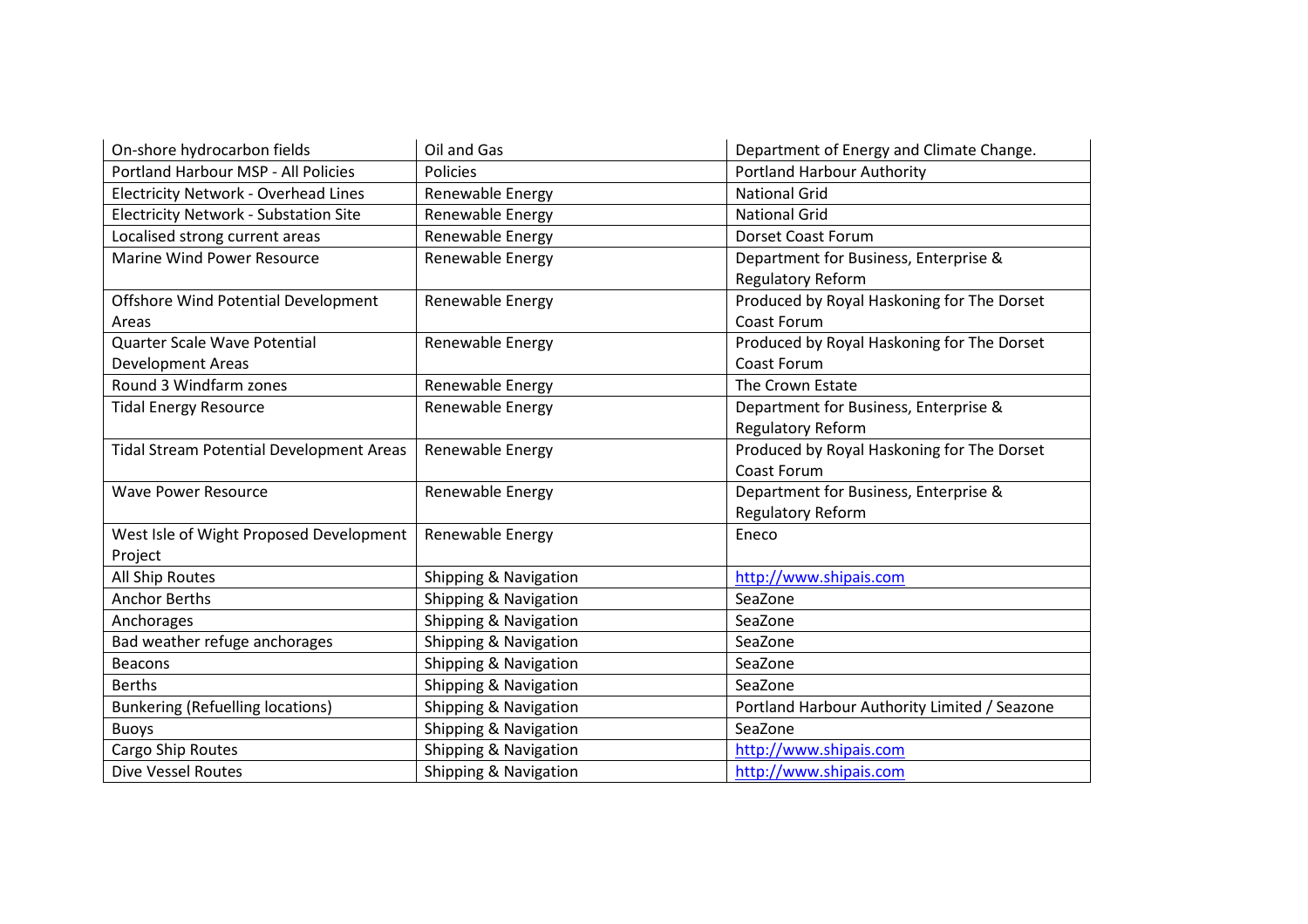| <b>Ferry Routes</b>                        | Shipping & Navigation | <b>Dorset Coast Forum</b>                         |
|--------------------------------------------|-----------------------|---------------------------------------------------|
| Fog signals                                | Shipping & Navigation | SeaZone                                           |
| <b>Harbour Administrative Areas</b>        | Shipping & Navigation | SeaZone                                           |
| <b>High Speed Craft Routes</b>             | Shipping & Navigation | http://www.shipais.com                            |
| Joint Pilotage Area                        | Shipping & Navigation | Dorset Coast Forum                                |
| <b>Lighthouses</b>                         | Shipping & Navigation | <b>Dorset Coast Forum</b>                         |
| Lights                                     | Shipping & Navigation | SeaZone                                           |
| <b>Local Traffic Vessel Routes</b>         | Shipping & Navigation | http://www.shipais.com                            |
| Marine Environmental High Risk Areas       | Shipping & Navigation | <b>Dorset County Council</b>                      |
| (MEHRA's)                                  |                       |                                                   |
| <b>Military Vessel Routes</b>              | Shipping & Navigation | http://www.shipais.com                            |
| <b>Other Shipping Routes</b>               | Shipping & Navigation | http://www.shipais.com                            |
| Passenger Vessel Routes                    | Shipping & Navigation | http://www.shipais.com                            |
| Piers and Jetties                          | Shipping & Navigation | SeaZone                                           |
| Ports                                      | Shipping & Navigation | Dorset County Council / Dorset Coast Forum        |
| <b>Sailing Vessel Routes</b>               | Shipping & Navigation | http://www.shipais.com                            |
| <b>Ship Routes Summary</b>                 | Shipping & Navigation | http://www.shipais.com                            |
| <b>Shipping Density</b>                    | Shipping & Navigation | http://www.shipais.com                            |
| Signal station                             | Shipping & Navigation | SeaZone                                           |
| <b>Tanker Vessel Routes</b>                | Shipping & Navigation | http://www.shipais.com                            |
| <b>Topmarks</b>                            | Shipping & Navigation | SeaZone                                           |
| <b>Towing Vessel Routes</b>                | Shipping & Navigation | http://www.shipais.com                            |
| <b>Boat Building and Repair Businesses</b> | Socio-Economic        | Dorset Coast Forum                                |
| Employment by sector                       | Socio-Economic        | <b>Office for National Statistics (ONS)</b>       |
| <b>Marine Industries</b>                   | Socio-Economic        | <b>British Marine Federation and Dorset Coast</b> |
|                                            |                       | Forum                                             |
| Population counts, age structure and       | Socio-Economic        | Office for National Statistics (ONS)              |
| Economically active population             |                       |                                                   |
| Unemployment                               | Socio-Economic        | <b>NOMIS</b>                                      |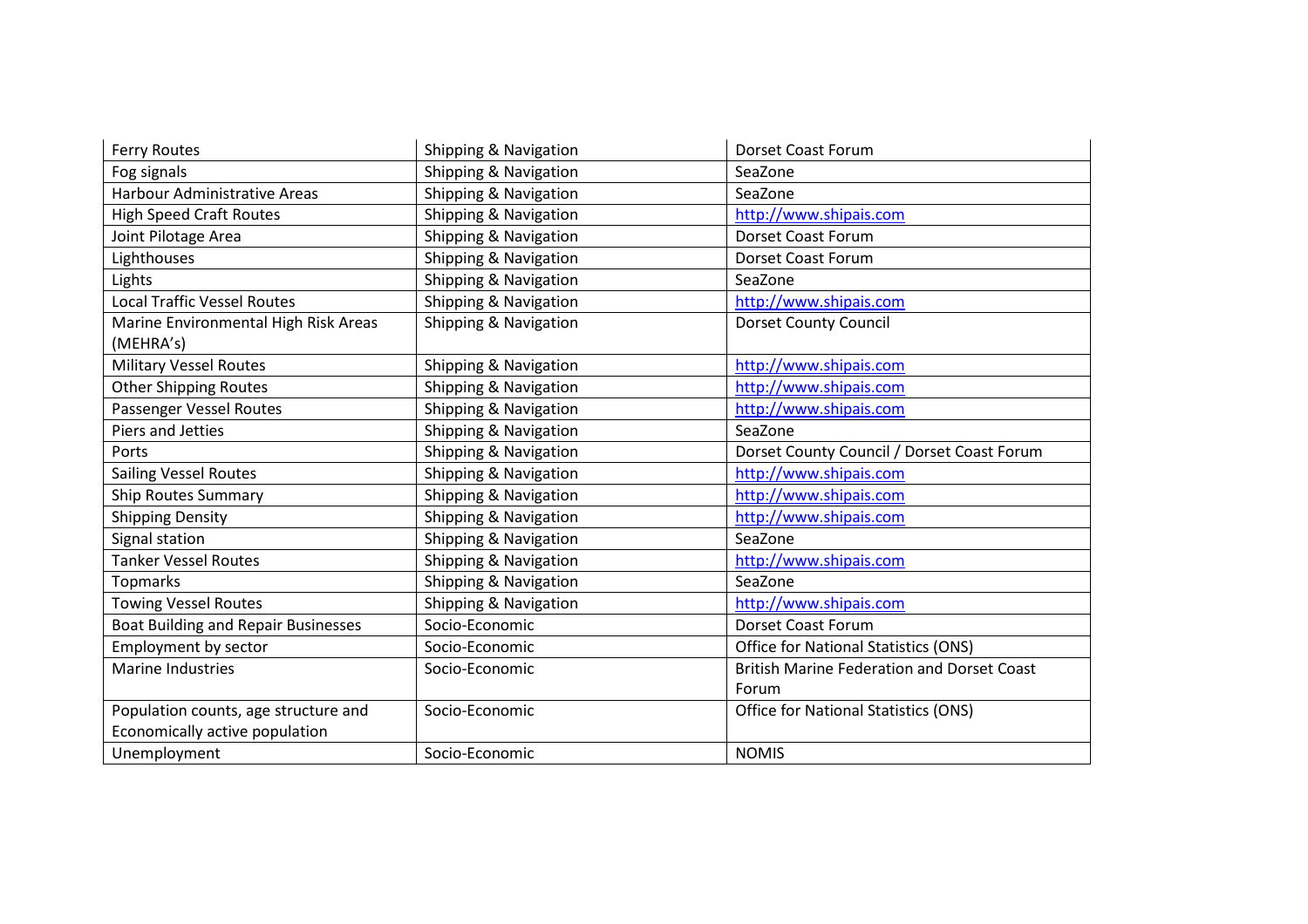| Urban areas                                  | Socio-Economic                             | <b>Dorset County Council</b>                   |
|----------------------------------------------|--------------------------------------------|------------------------------------------------|
| <b>Restricted Access and Sensitive Areas</b> | <b>Tourism and Recreation</b>              | SeaZone and Dorset Coast Forum                 |
| Dolphin Watching Locations                   | Tourism and Recreation - Activities        | <b>Dorset Coast Forum</b>                      |
| <b>Heritage Sites</b>                        | <b>Tourism and Recreation - Activities</b> | Dorset Coast Forum                             |
| <b>Bait Digging Areas</b>                    | Tourism and Recreation - Angling           | <b>Dorset Coast Forum</b>                      |
| <b>Beaches</b>                               | <b>Tourism and Recreation - Beaches</b>    | Marine Conservation Society / Dorset Coast     |
|                                              |                                            | Forum                                          |
| <b>Accessible Viewpoints</b>                 | Tourism and Recreation - Infrastructure    | OS Maps / Air photos                           |
| Car parks                                    | Tourism and Recreation - Infrastructure    | OS Maps / Air photos                           |
| Piers                                        | Tourism and Recreation - Infrastructure    | <b>Dorset Coast Forum</b>                      |
| Railways                                     | Tourism and Recreation - Infrastructure    | <b>Dorset County Council</b>                   |
| Viewpoints                                   | Tourism and Recreation - Infrastructure    | OS Maps / Air photos                           |
| Canoeing / Kayaking Areas                    | Tourism and Recreation - Watersports       | <b>Dorset Coast Forum</b>                      |
| <b>Coasteering Areas</b>                     | Tourism and Recreation - Watersports       | Dorset Coast Forum                             |
| <b>Dive Sites</b>                            | Tourism and Recreation - Watersports       | <b>Dorset Coast Forum</b>                      |
| <b>Diving Restrictions</b>                   | Tourism and Recreation - Watersports       | <b>Dorset Coast Forum</b>                      |
| <b>Kitesurfing Areas</b>                     | Tourism and Recreation - Watersports       | SeaZone / Dorset Coast Forum                   |
| <b>Marinas</b>                               | Tourism and Recreation - Watersports       | Royal Yachting Association and Dorset Coast    |
|                                              |                                            | Forum                                          |
| Mooring areas                                | Tourism and Recreation - Watersports       | Dorset Coast Forum (from SeaZone data, Potland |
|                                              |                                            | Port and aerial photographs)                   |
| <b>Olympic Sailing Areas</b>                 | Tourism and Recreation - Watersports       | London 2012                                    |
| <b>Personal Watercraft Areas</b>             | Tourism and Recreation - Watersports       | SeaZone & Dorset Coast Forum                   |
| Portland Harbour Buoyed Safety Fairway       | Tourism and Recreation - Watersports       | <b>Portland Harbour Authority</b>              |
| Proposed Wreck to Reef Site                  | Tourism and Recreation - Watersports       | Wreck to Reef                                  |
| Sailing areas                                | Tourism and Recreation - Watersports       | Royal Yachting Association                     |
| Sailing Racing areas                         | Tourism and Recreation - Watersports       | Royal Yachting Association                     |
| Slipways                                     | Tourism and Recreation - Watersports       | Royal Yachting Association                     |
| Small craft mooring areas                    | Tourism and Recreation - Watersports       | SeaZone & Portland Harbour Authority           |